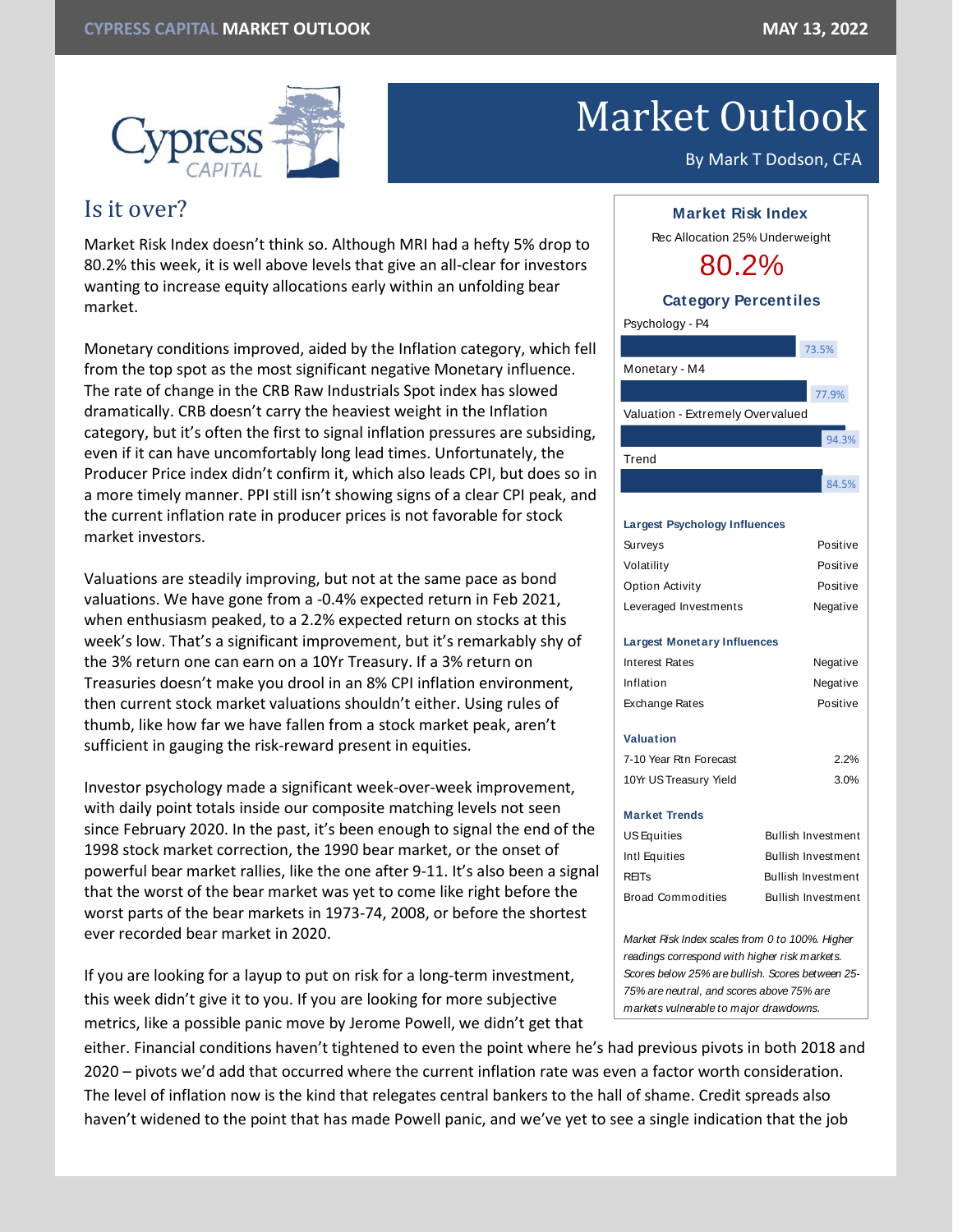market has softened. Nothing happened this week that will make Jerome Powell take his new Paul Volcker poster off the wall.

Robust bull markets require a solid monetary foundation, valuations so compelling that it's undeniable that investors have abandoned equities, and a positive market trend - indicating that all the forced-panic selling is in the rearview mirror. Unfortunately, we don't have this combination today. At best, we have conditions in place for a speculative bear market rally.

#### **Charts of the Week**

#### **Cypress Psychology Composite Daily Point Total**

Best daily reading on investor psychology since February 2020.

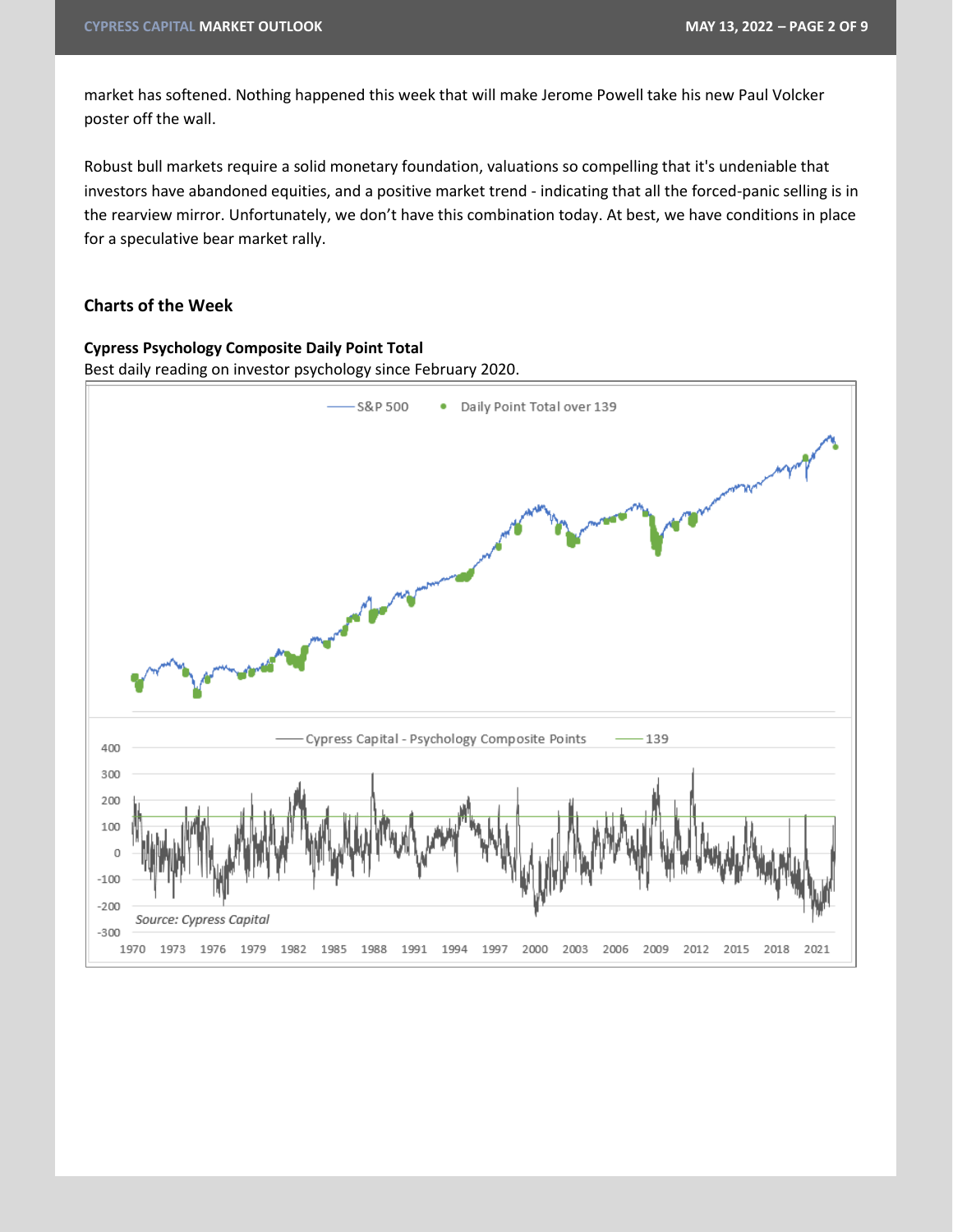#### **OpenInsider – Corporate Insider Stock Market Sentiment**

Corporate insiders are buying, which is good, but there is little conviction. Compare today's buying with the worst part of the Covid selloff, 2008, or even the Q4 2018 stock market panic.



#### **Equity Put/Call Ratio - 15-day moving average**

The nail still hasn't been driven into the coffin of the Covid-crypto speculative era.

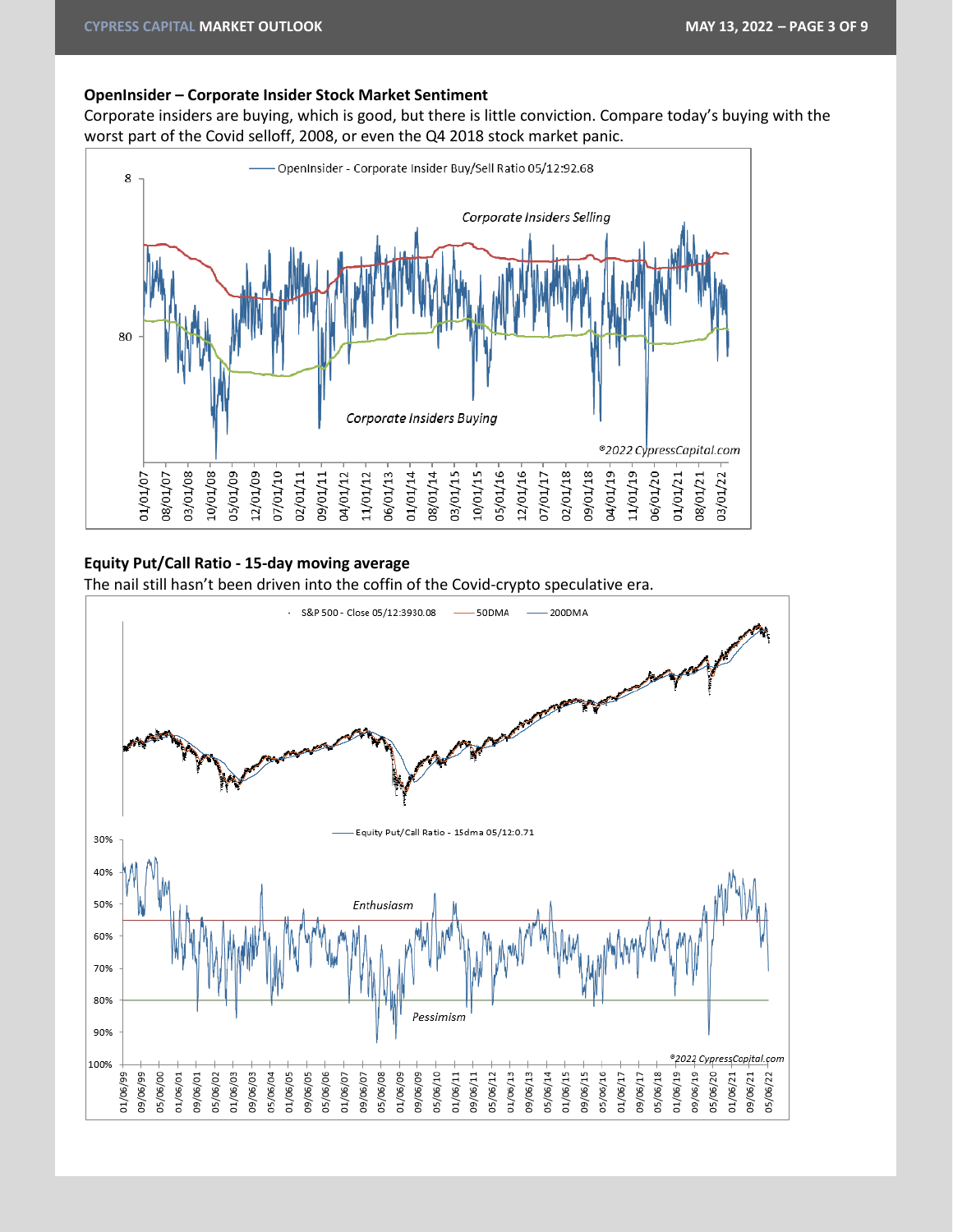#### **Enthusiasm for Levered ETFs and Mutual Funds**

The nail still hasn't been driven into the coffin of the Covid-crypto speculative era.



### **ETF inflows show no signs of a a big break in the government funded Covid stock market speculative era.**

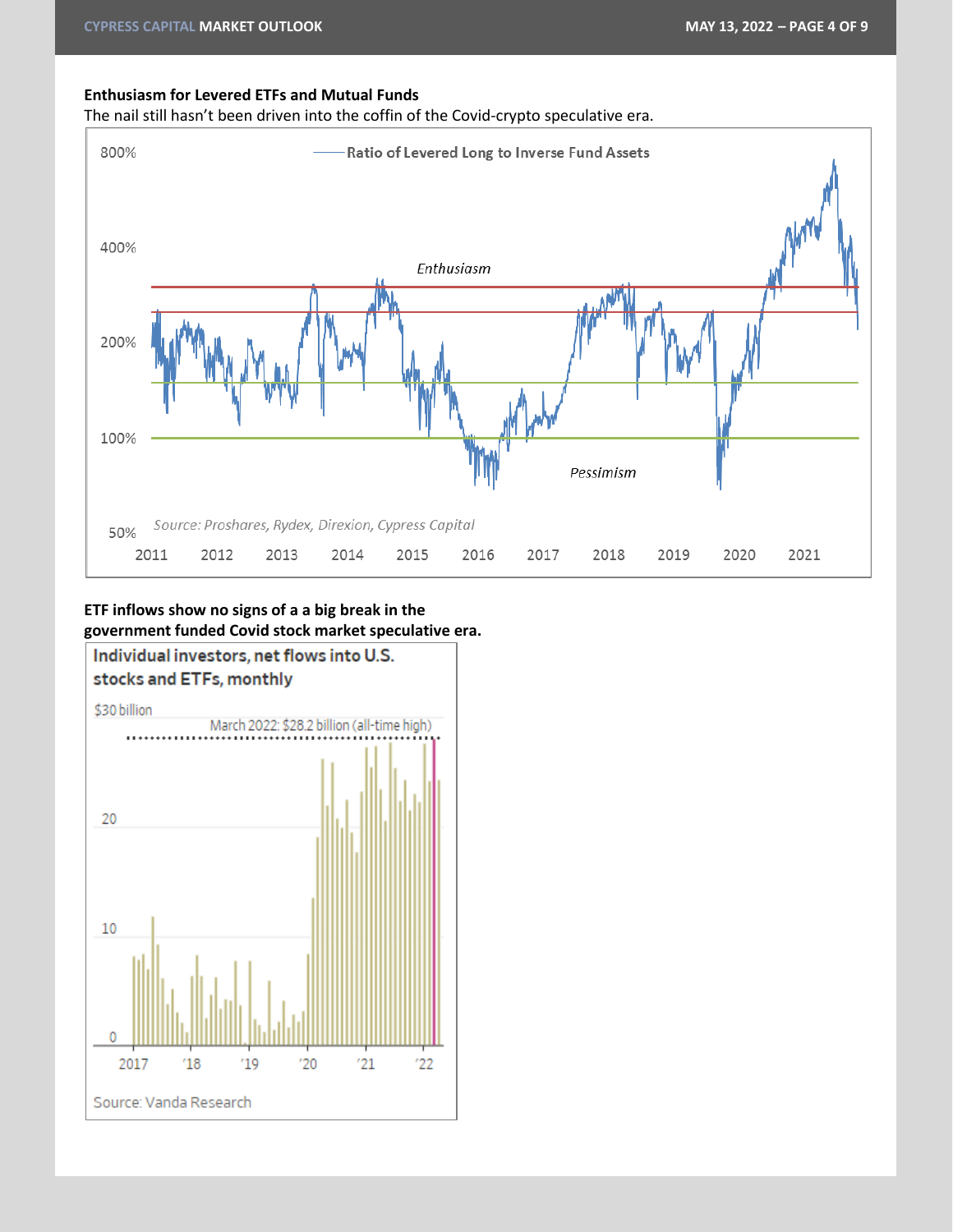#### **Investor Allocations are still stock heavy.**





#### **The velocity of Financial Assets is running too hot (More fools than money)**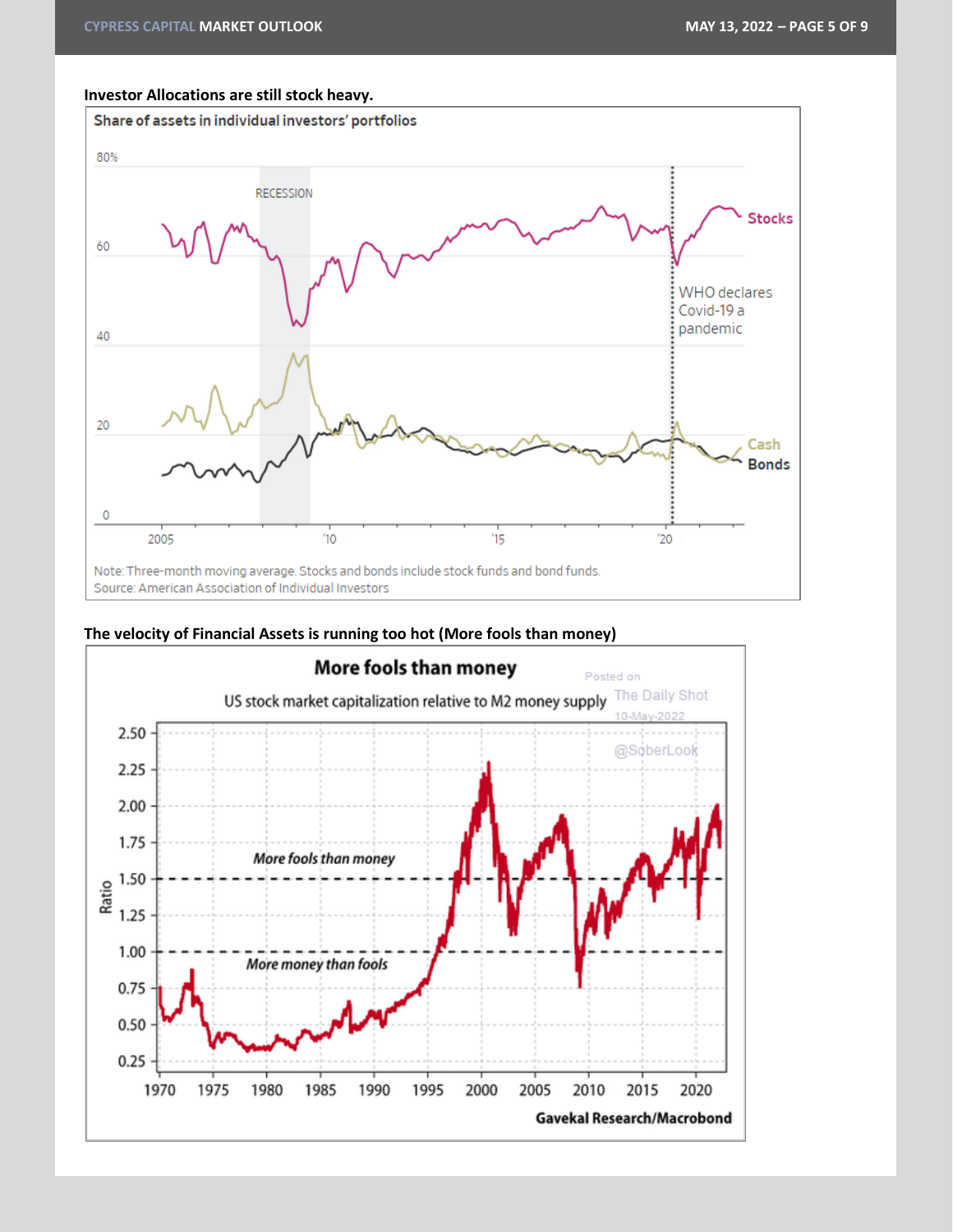#### **Value stocks still look attractive on a relative basis.**



#### **Higher mortgage rates and higher real estate create a record surge in mortgage payments in 2022.**

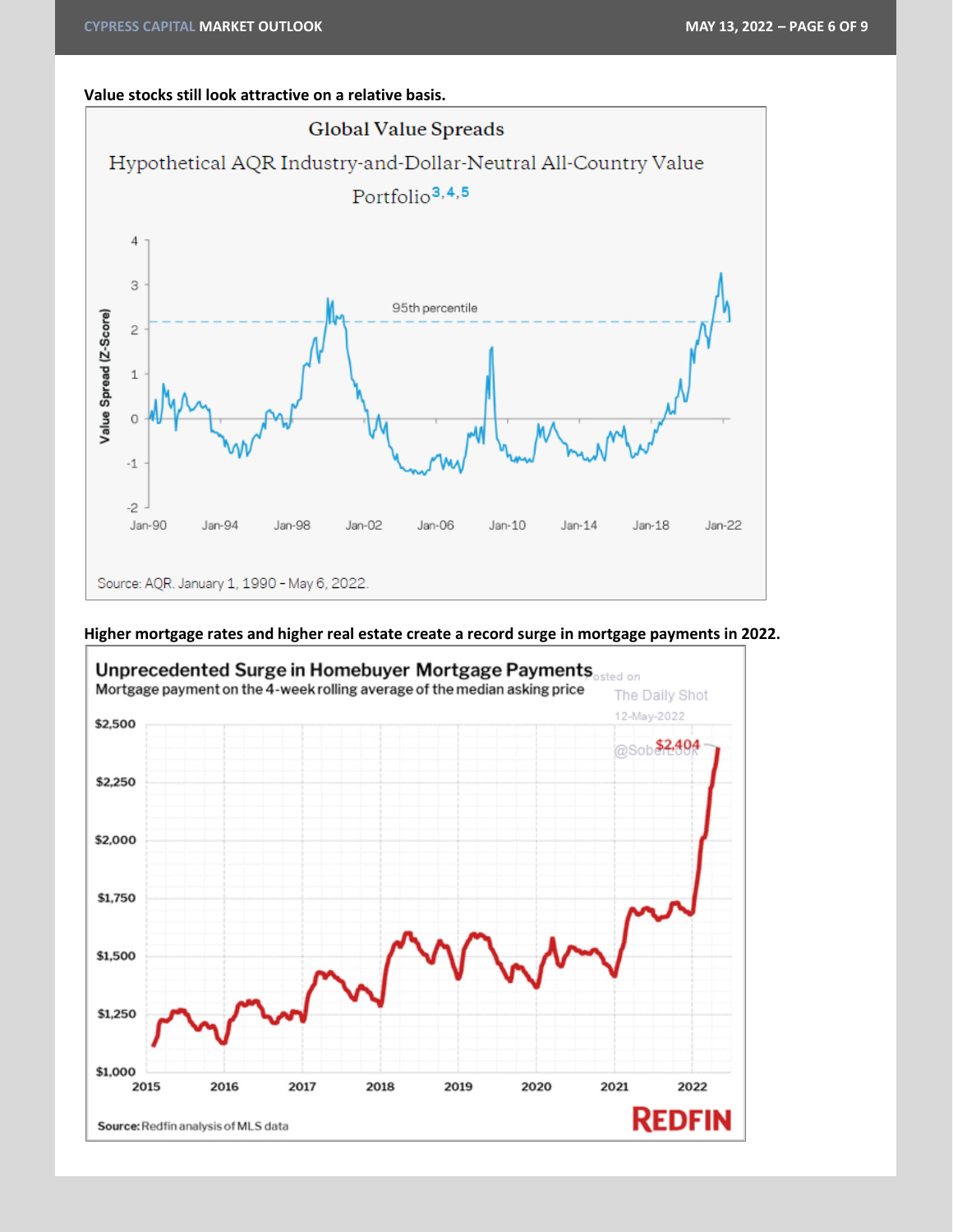



**Retail Sales are running well above the pre-pandemic trend.**

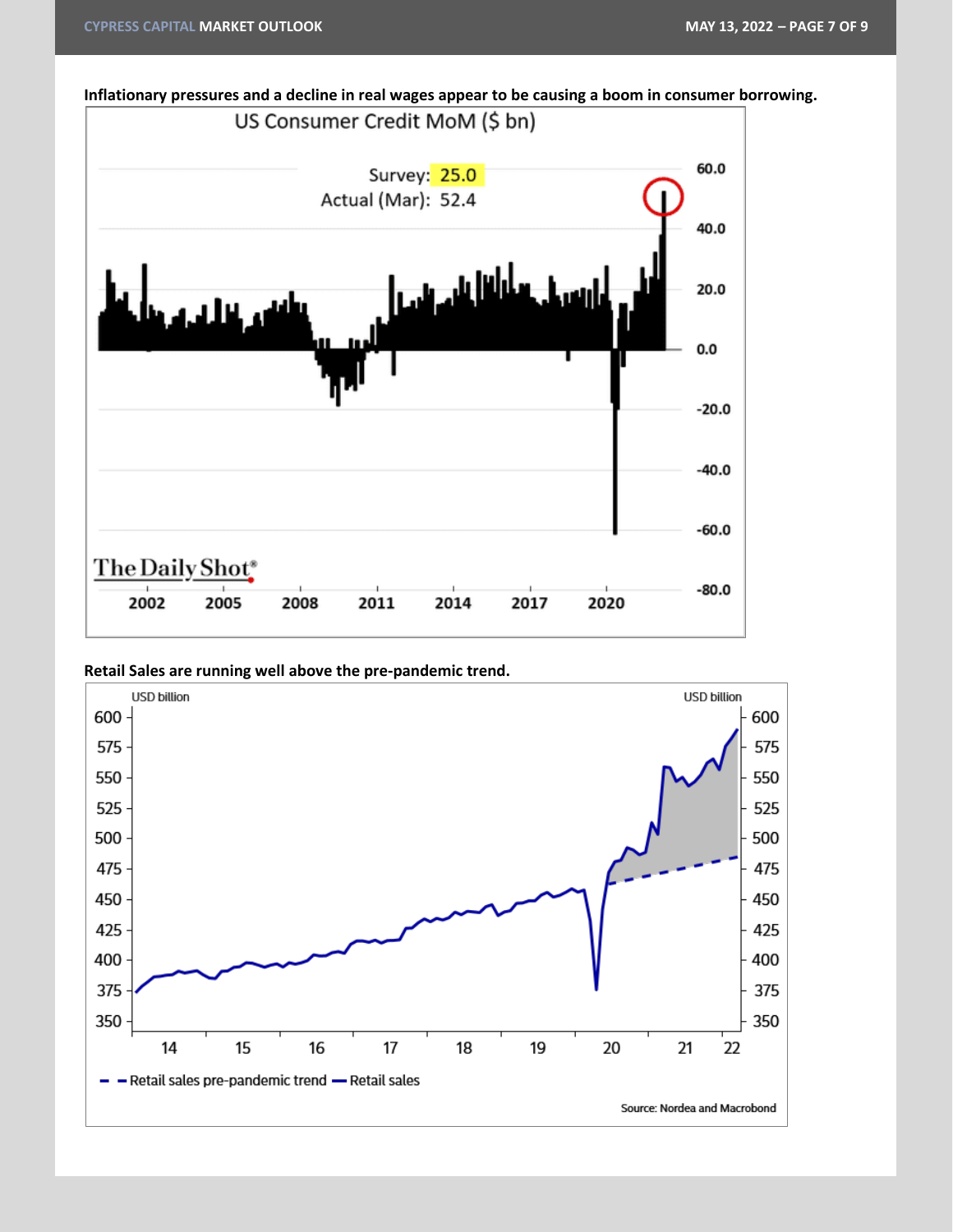#### **Gas prices hit a new high.**